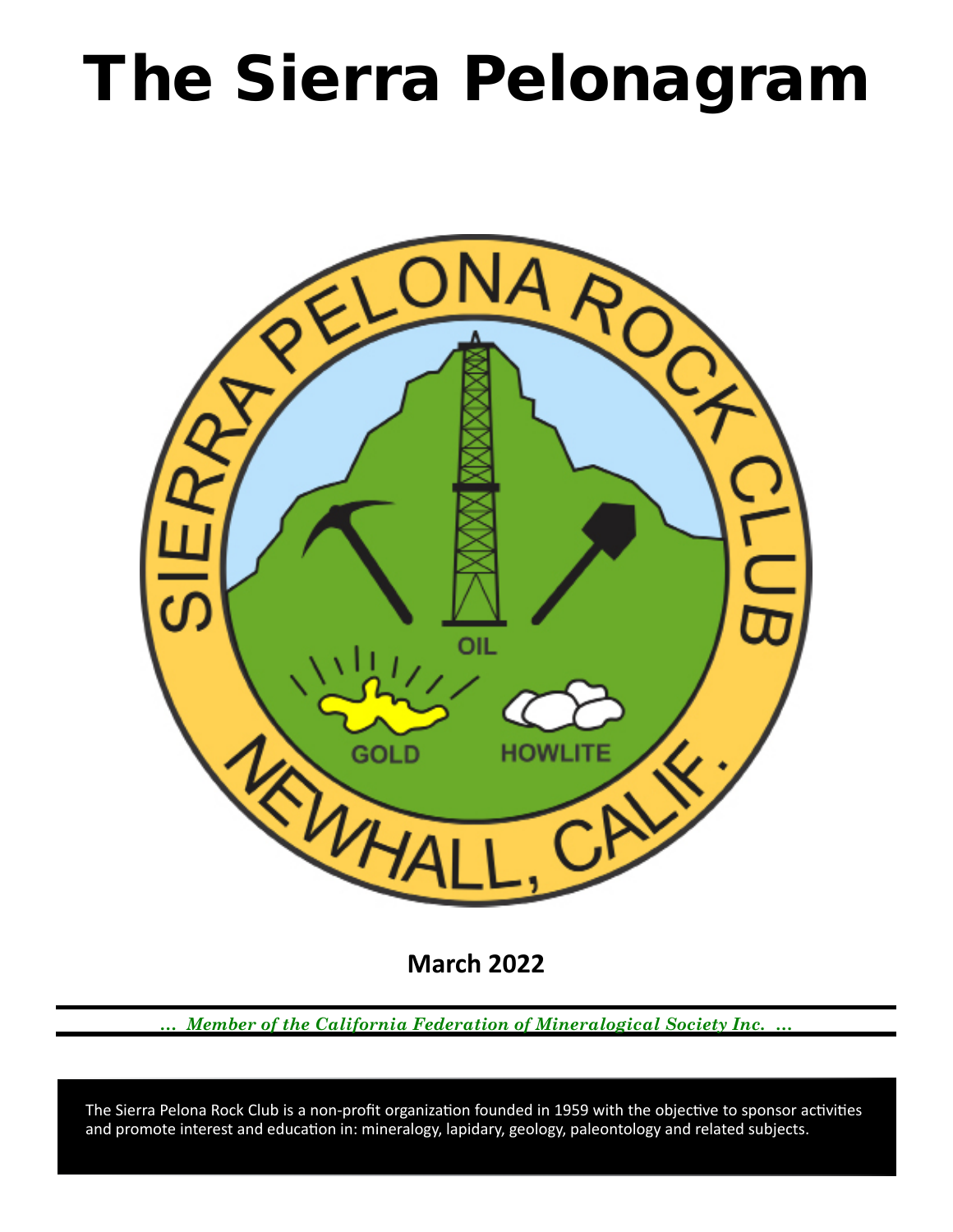



#### **President's Message**

 It's hard to believe March is already here. Happily, spring is also here, with (mostly) comfortable days, while experiencing some pretty chilly nights. It's great! Unfortunately, we are half-way through our rainy season, with almost none of the rain.

 Our membership dues are paid for the year, we lost some members for various reasons. I wish them well, and the door is always open if they want to rejoin in the future. The updated roster will be emailed soon.

 This weekend is the first workshop of the year. Now that things have eased up, I think many of us are more comfortable in being in even a small crowd. I know Heidi and I are. The weather should be great and Heidi is busy planning a nice lunch. If you are a club member and want to attend, let her know asap. She needs to plan for the lunch.

 On an extremely sad note, one of our favorite and long-time members, Paul Hobbs, died in February. Our condolences go to his family, and especially to Ruth. He will be sorely missed.

 I hope to see you all next week via Zoom, at our regular meeting. We are still looking for a meeting room.

Bill Webber, President Sierra Pelona Rock Club

### **Officers:**

President – Bill Webber Vice‑President – Julie Tinoco Secretary: Tina White Treasurer –Shana Brunes-Ruiz Federation Director (CFMS/AFMS) --Don Cogan **Chairpersons:** Claim--Linda Jenkins Donation Rock Table--Dianne Wholleben Equipment--Bill Webber Field Trips – Julie Tinoco Historian ‑Open Hospitality – Ron Rackliffe Membership – Heidi Webber Website-- Larry Holt Pelonagram Publisher, Editor – Heidi Webber Programs –Tina White Publicity –Open Sunshine--Linda Jenkins

The Sierra Pelona Rock Club, is a member of the California and American Federation of Mineralogical Societies, Inc. (CFMS/AFMS). The general club meetings (Open to the public) are at 7:30 PM, on the 3rd Tuesday of each month at: Currently via Zoom

Contact the Club or the Sierra Pelonagram Editor at: **Sierra Pelona Rock Club P.O. Box 221256 Newhall, Ca. 91322** Or e‑mail: hwebber50@gmail.com *Visit the SPRC website [www.sierrapelona.com](http://www.sierrapelona.com/)*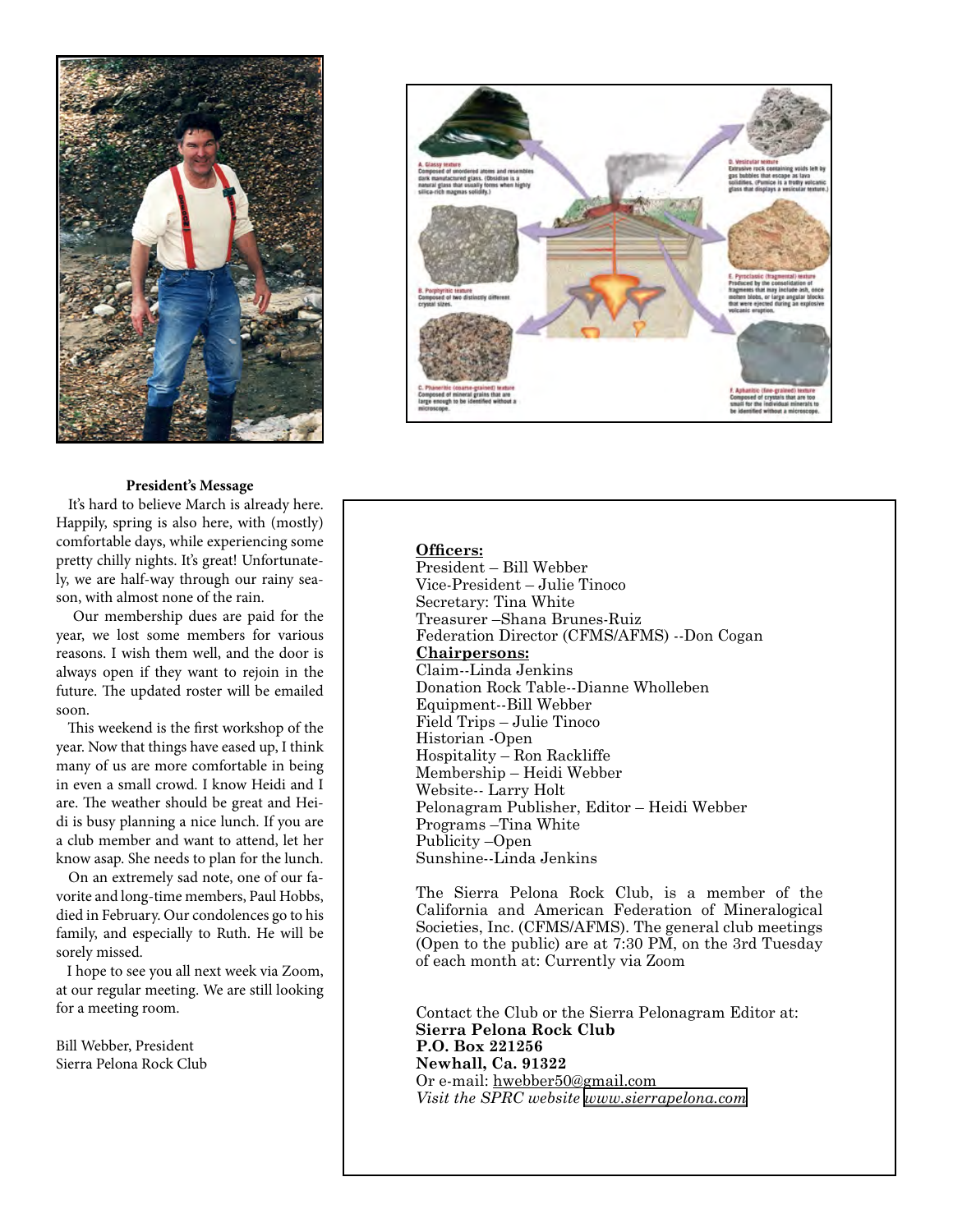## **SPRC General Meeting**

Date: February 15, 2022 Time: 7:10 Meeting Host: Sandra Cattrell

In attendance: Betsy Swallow, Maureen Thomas, Don Cogan, Omid Aeen, Trina Aeen, Therese Colvin, Ron Rackliffe, and Julie Tinoco.

 I (Julie) started the meeting by asking if everyone was aware that Heidi was out of town and that Sandra was the virtual meeting host. I explained that Tina would not be available to do her program and that I had prepared a short replacement program about the mineral psilomelane found near Blyth, CA

 I asked if someone was willing to take the minutes. There were no volunteers.

 The next item discussed was unpaid dues. If you have not paid yet, please do so. February 28th is the last day before removal from the member list.

 On the way home from Quartzite, Julie, Dianne W., and Yolanda ventured out to a mine near Blyth, California. We found some interesting specimens. I showed pictures that I pulled from the web of different types of Psilomelane. The group discussed a possible field trip in the future.

 The next item discussed was the upcoming field trip 2/26/22 to Castle Butte. Looking for the hard-to-find Bloodstone. I have been looking into new areas to explore. Bloodstone and Fluorite might be found in the Palm Springs area. Will give more information as I receive it.

 Ron R. shared the sad news that Paul Hobbs passed away. Our prayers and thoughts go out to Ruth and their family.

The meeting ended 7:55

Submitted by Julie Tinoco for Tina White



Virtual Attendees

- Heidi Webber
- Bill Webber
- Julie Tinoco
- Don Cogan
- Shana Ruiz
- Ron Rackliffe
- Tina White

Dues (Heidi)

- 10 prior members have failed to renew
	- Various reasons: moved, too busy, forgot, no reply/unknown, etc.

**SPRC Board Meeting** March 1, 2022 Zoom meeting opened at 7:13 p.m.

• Heidi will drop those rarely heard from or currently incommunicado Workshop (Bill & Heidi)

- March 12th at the Webbers'
- $10:00 3:00$ ; arrive early to help Bill set up
- Masks optional (though a good idea when working with rock dust)
- Lunch \$5
- Field Trip (Julie)

Fluorite 3/26

- One location near Palm Springs, but need to contact BLM first
- Known location near Barstow better for this trip

In general, we need more high-clearance, AWD/4WD vehicles for these trips Program (Tina)

• Fluorite (timely, huh?)

Meeting Place (Heidi)

- We need a physical location in which to meet
- Tina will check with Greenbrier management; changes are afoot

Placerita Canyon Open House (Bill)

- Will be on  $5/14$
- Everything will be/must be free
- Demonstration of slab cutting (various rock types)
- Tumbled rocks for wheel game
- o Ron R. has some, check with Ron L.

#### CFMS (Don)

• Nothing currently; he will let us know when the next meeting is scheduled Upcoming Rock & Mineral Shows (Ron)

- Ventura March 5 & 6
- Stoddard Wells Tailgate March 11 13
- Pasadena Lapidary Society March 12 13
- Report on February Field Trip (Julie)
- Difficulty finding Bloodstone site
- Did find agate, jasper, rhyolite, green opalite, bits of bloodstone General conversation about people & places…

Meeting ended at 8:15 p.m.

Tina White, Secretary, SPRC



**April** Lynne Alexander Greg Mazourek Yolanda Resnick Michael Shane